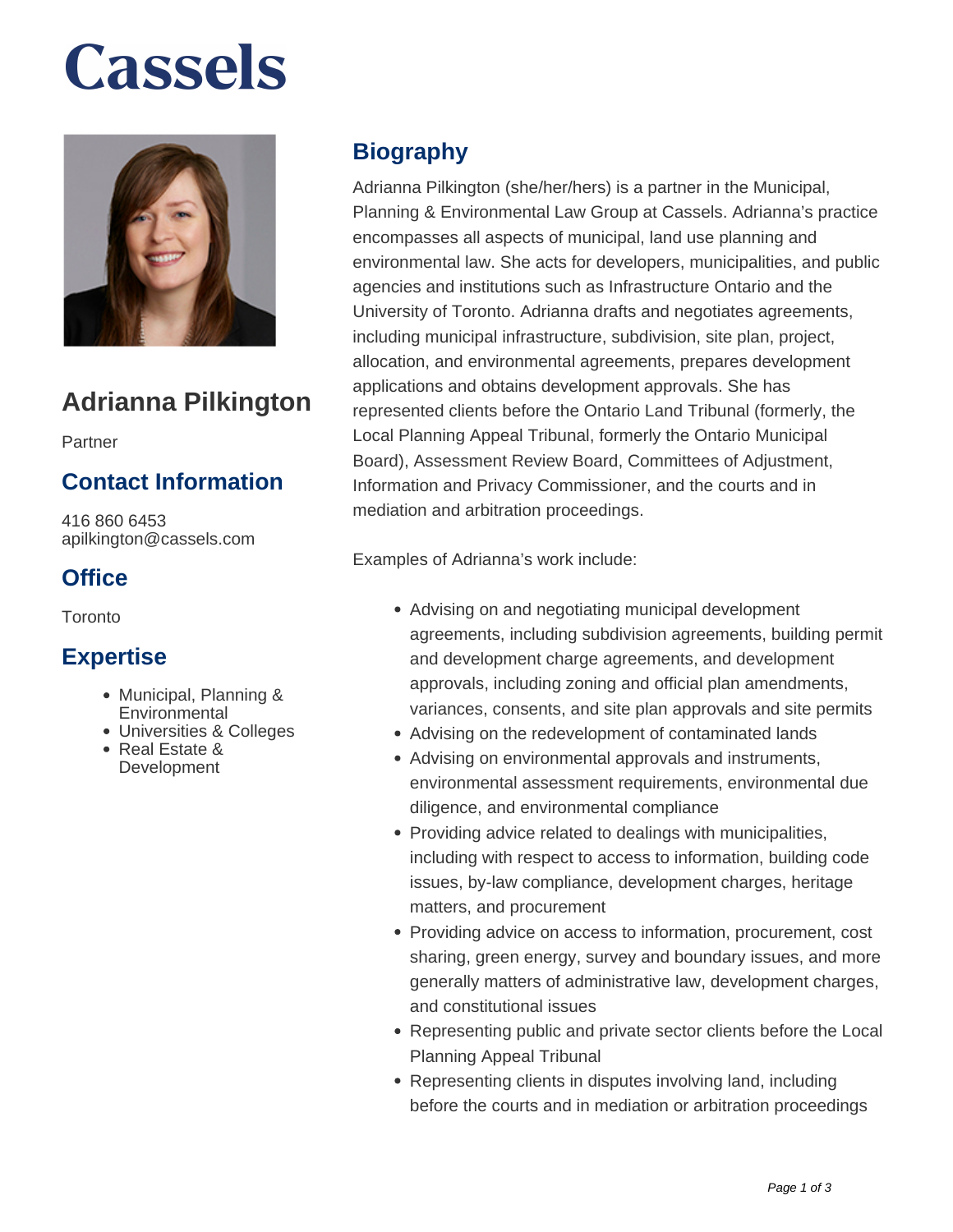# Cassels

- Acting as defence counsel with respect to provincial offences charges
- Conducting prosecutions on behalf of municipal clients related to contraventions of the Building Code Act, 1992, the Planning Act, the Fire Protection and Prevention Act, 1997, and municipal by-laws
- Representing clients on property tax assessment appeals before the Assessment Review Board and the courts

#### **Recent Representative Work**

- Allied Motion Acquires FPH Group
- LKCM Headwater Investments Acquires the North American Business from ERIKS NV
- LBB Specialties Acquires Debro
- Lion Equity Partners Acquires Elkhart Tri-Went Industrial
- Industrial Opportunity Partners Acquires Applegate and Greenfiber to Form Cellulose Insulation Platform

#### **Insights**

- Ontario Heritage Act Amendments Now in Force: What You Need to Know
- Requests for Conversions of Employment Areas in the City of Toronto Due by August 3, 2021
- Implementation of Ontario Heritage Act Amendments Delayed

#### **Pro Bono & Community Involvement**

- Theatre Gargantua, Board of Directors
- Mentor with First Generation Network, JurisMentor, and Urban Land Institute Toronto (2018-2019)

#### **Education / Bar Admissions**

- LL.B. (cum laude), University of Ottawa, 2009
- B.E.S. (Honours), Dean's Honours List, University of Waterloo, 2006
- Ontario, 2010

#### **Associations**